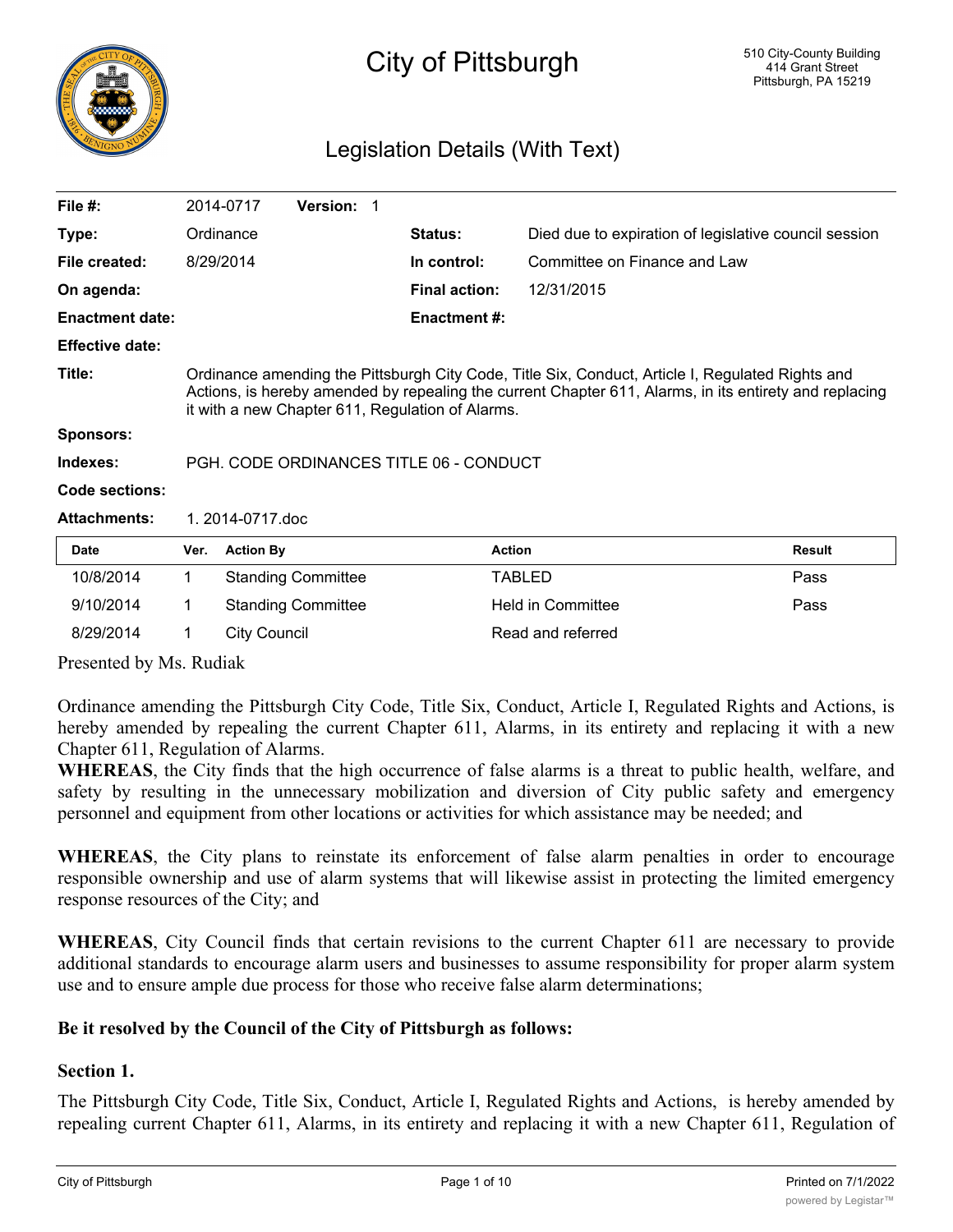Alarms as follows:

## **CHAPTER 611: REGULATION OF ALARMS**

| § 611.01 DEFINITIONS                                  |
|-------------------------------------------------------|
| § 611.02 PERMIT AND REGISTRATION REQUIREMENTS         |
| § 611.03 ANNUAL ALARM SYSTEM REGISTRATION FEES        |
| § 611.04 REVOCATION OF REGISTRATION AND REINSTATEMENT |
| § 611.05 ALARM SYSTEM AND LOCAL ALARM REQUIREMENTS    |
| § 611.06 CONFIDENTIALITY                              |
| § 611.07 RESPONSE TO ALARM DISPATCH REQUEST           |
| § 611.08 FALSE ALARMS PROHIBITED; EXCEPTIONS          |
| § 611.09 APPEALS TO ALARM ADMINISTRATOR               |
| § 611.10 FALSE ALARM PENALTY FEES                     |
| § 611.11 ADDITIONAL PENALTIES                         |
| § 611.12 LIABILITY                                    |

**§ 611.01 DEFINITIONS.** As used in this Chapter, certain terms are defined as follows:

(a) *ALARM ADMINISTRATOR*. Designee of the Department of Finance with the responsibility to manage the administrative provisions of this Chapter, including the issuance of permits and the hearing of appeals authorized hereunder.

(b) *ALARM ADMINISTRATION OFFICE*. Office within the City's Department of Finance in charge of collecting initial and subsequent Alarm Registration forms and issuing Alarm Registration Confirmation Letters.

(c) *ALARM BUSINESS.* A person, partnership, corporation, company, firm or other entity in the business of selling, providing, servicing, leasing, maintaining, repairing, altering, moving, monitoring, and/or installing an Alarm System at an Alarm Site.

(d) *ALARM DISPATCH REQUEST*. A notification to the City's Emergency Operations Center ("911") that an Alarm System has been activated at an Alarm Site.

(e) *ALARM REGISTRATION CONFIRMATION LETTER.* A letter issued to an Alarm User certifying that an Alarm System has been registered with the Alarm Registration Office.

(f) *ALARM SITE*. A single fixed premises or location served by an Alarm System or Systems. In a multiunit building, each unit, if served by a separate Alarm System, shall be considered a separate Alarm Site and require a separate registration.

(g) *ALARM SYSTEM.* A device or combination of devices designed for the detection of an unauthorized entry on the premises, unlawful act or any emergency, that when activated transmits a signal, either visual, audible or both, or causes to be transmitted a signal to law enforcement officers to respond. This definition is meant to be read consistent with the term "Alarm Devices" set forth in 18 Pa.C.S.A. § 7511, "Control of alarm devices and automatic dialing devices." For purposes of this Chapter, an Alarm System shall not include:

1. An alarm system or device that is installed in a government premises that is specifically exempt from local control by state or federal law;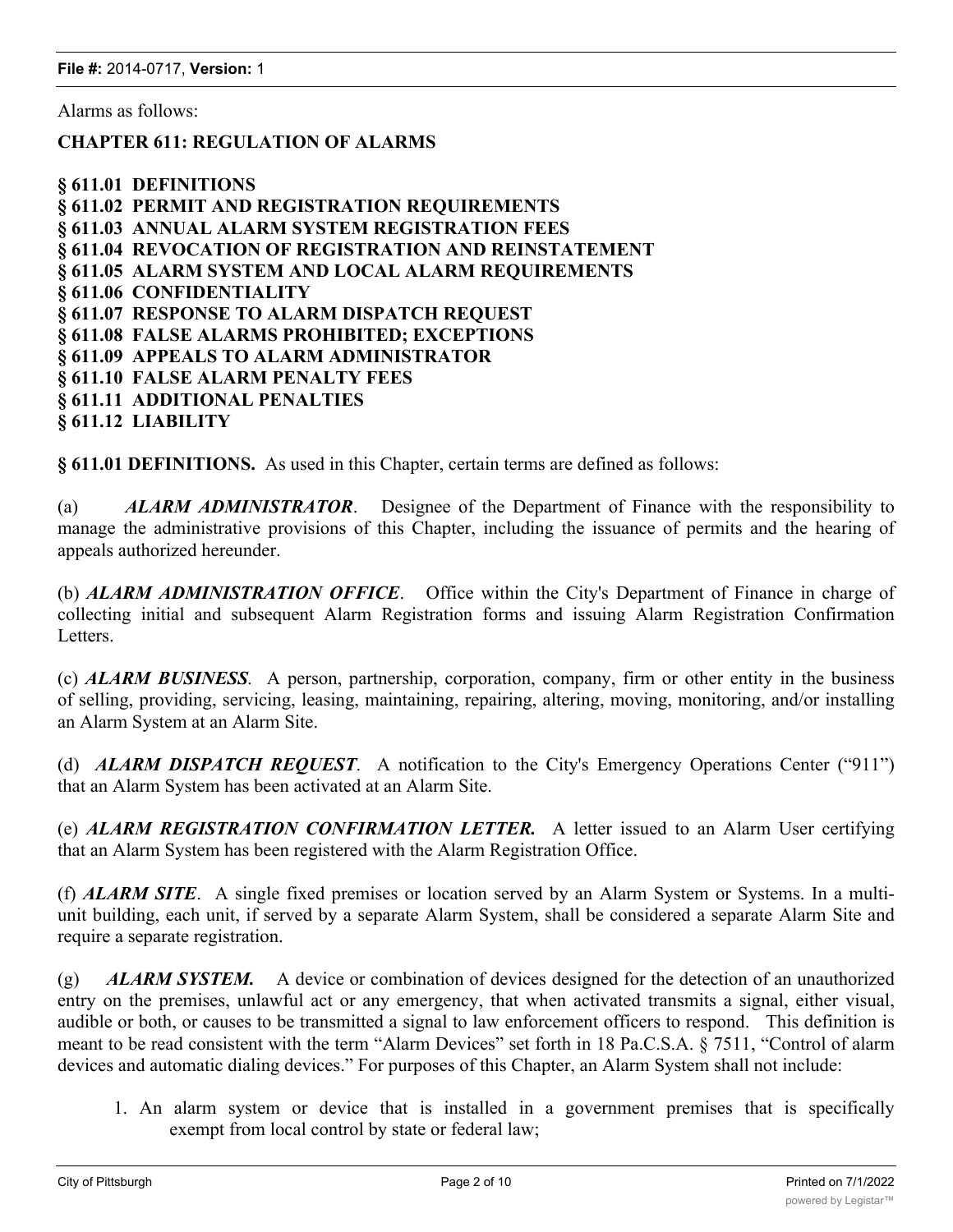- 2. Smoke detectors that do not transmit signals to off-premises control receiving locations;
- 3. Alarms installed in motor vehicles;
- 4. Local Alarms as defined in this Chapter; and
- 5. Personal/medical alarms and domestic violence alarms.

(h) *ALARM USER.* Any person, firm, partnership, association, corporation, company, or organization of any kind who owns or is in control of an Alarm Site.

(i) *BURGLAR ALARM SYSTEM*. An Alarm System designed for the detection of any unauthorized entry on the premises, unlawful act or any emergency and when activated gives a signal, either visual, audible or both, or transmits or causes to be transmitted a signal to the City's Emergency Operations Center ("911").

(j) *CANCELLATION.* The process where an Alarm Dispatch Request is terminated by an Alarm Business monitoring an Alarm System by notifying the City's Emergency Operations Center ("911") that an emergency situation does not exist for which City fire or police response is required.

(k) *FALSE ALARM.* The activation of an Alarm System when a condition requiring City police, fire, or other emergency response does not in fact exist and which is caused by:

- 1. Mechanical failure or malfunction of an Alarm System;
- 2. Improper installation or maintenance of an Alarm System;
- 3. Negligent use or maintenance of an Alarm System; or
- 4. By the intentional or negligent actions of an Alarm User or his or her employees or other persons legitimately at an Alarm Site.

(l) *FIRE ALARM SYSTEM.* An Alarm System capable of alerting municipal or other organizations to a fire emergency signal to the City's Emergency Operations Center ("911").

(m) *LOCAL ALARM.* A system that gives a signal, either visual, audible or both, on the interior or exterior portion of the property, but such signal does not leave that structure by wire or radio wave to a control receiving location.

(n) *MULTI-PURPOSE ALARM SYSTEM.* An Alarm System capable of alerting municipal or other organizations of a variety of emergencies, including but not limited to, unlawful intrusions, fire hazards, medical emergencies or any other dangerous condition.

(o) *RESIDENTIAL ALARM SITE***.** A site used solely for residential purposes, including a single-family house, condominium, town home, or an occupied apartment or other residential unit located in a multi-unit housing facility. Each occupied apartment or other individual residential unit in which an Alarm System is installed and operated shall be considered a separate Residential Alarm Site. All other Alarm Sites shall be Non -Residential.

#### **§ 611.02 PERMIT AND REGISTRATION REQUIREMENTS.**

(a) No Alarm User for a Fire Alarm System shall install, reinstall, have installed, or alter the installation of an Alarm System without obtaining an Installation Permit from the Bureau of Building Inspection when such permit is required pursuant to Title 10 herein. Current fees for such permits are set forth on the Bureau's website.

(b) An Electrical Permit shall be required for installation of a Burglar Alarm System when such permit is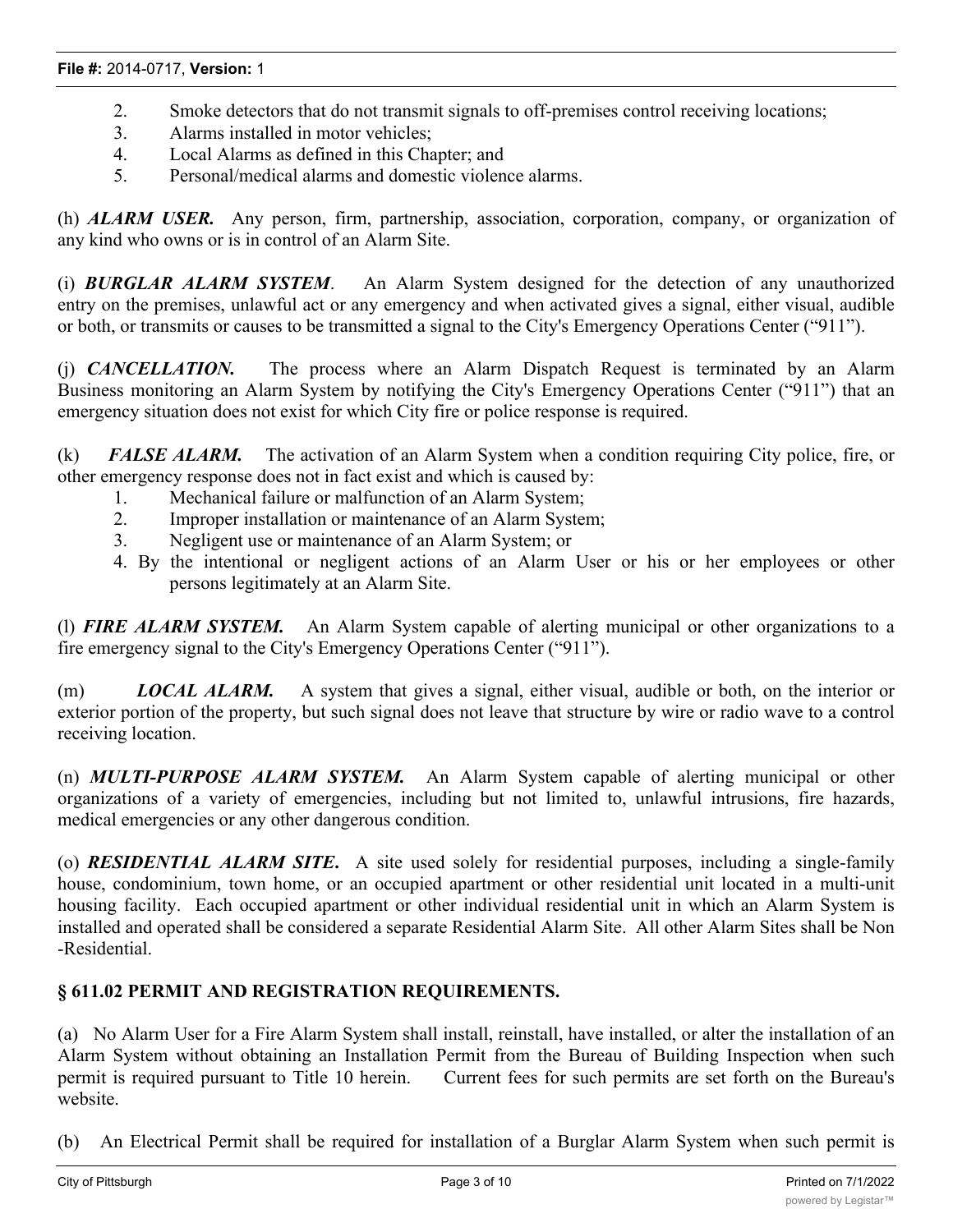#### **File #:** 2014-0717, **Version:** 1

otherwise required pursuant to Title 10 herein.

(c) No Alarm User shall use or possess an Alarm System without: 1) registering it on Alarm System registration forms (fire, burglar, or multi-purpose as applicable) provided by the Alarm Administration Office and 2) maintaining a current annual renewal of such registration upon continued use or possession of an Alarm System. Receipt of a Confirmation Letter shall be deemed to be the written approval from the City to allow use of an Alarm System per 18 Pa.C.S. § 7511(a)(2). For purposes of this Chapter, reference to "registration" shall also include a renewal registration unless otherwise stated.

(d) An Alarm User shall register each Alarm System within seven (7) business days of an installation, conversion, or takeover of maintenance or monitoring by a new Alarm Business. The initial Alarm System registration form shall include the following information, which requirements shall be subject to change at the discretion of the Alarm Administrator:

(1) The name, address and telephone number of the Alarm User who will be responsible for the proper maintenance and operation of the Alarm System, the name, address, and telephone number of the building owner (if different from the Alarm User), and payment of fees assessed under this Chapter and the name and telephone number of an alternate person responsible for maintenance and operation of the Alarm System in the event the Alarm User is unavailable or unreachable;

(2) The classification of the Alarm Site as either residential or commercial;

(3) The designation of each Alarm System located at the Alarm Site as burglary, fire, or multipurpose.

(4) The certification from the Alarm User or an Alarm Business stating:

(a) the date of installation, conversion or takeover of the Alarm System, whichever is applicable;

(b) the name, address, and phone number of the Alarm Business or Service Provider performing the Alarm System installation, conversion or takeover and responsible for providing repair service to the Alarm System;

(c) the name, address, and phone number of the Alarm Business, Service Provider or entity monitoring the Alarm System if different from the installing Alarm Business;

(d) that a set of written operating instructions for the Alarm System have been left with the applicant;

(e) that the Alarm Business has trained the applicant in proper use of the Alarm System, including instructions on how to avoid false alarms; and

(5) Whether the property is equipped with a rapid entry system (e.g. Knox Box), and how entry may be obtained in the event of emergency.

(6) In the event the Alarm User is a tenant in an apartment complex, he or she must also provide the name of a representative of the property owner or property manager who can grant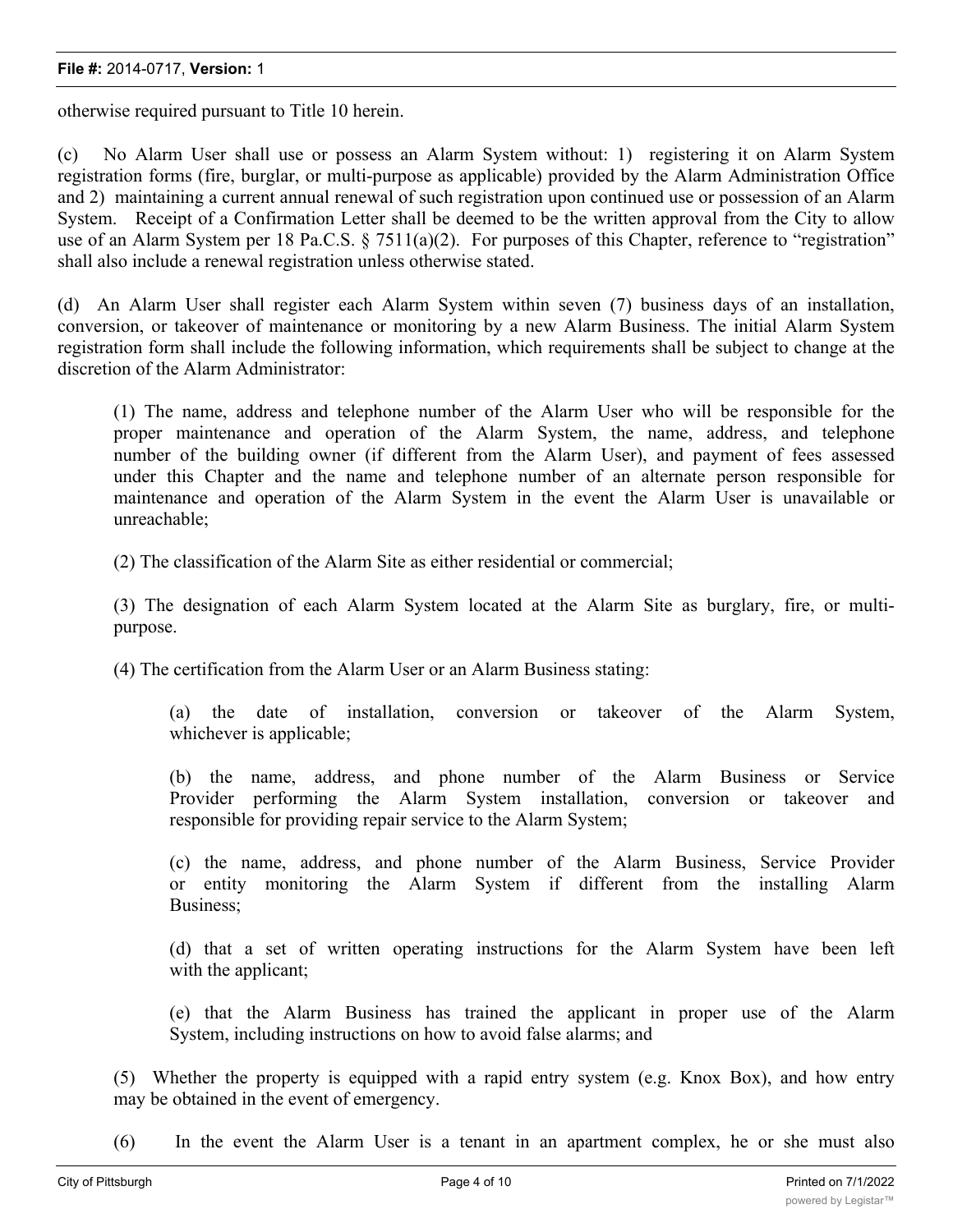provide the name of a representative of the property owner or property manager who can grant access to the Alarm Business providing monitoring and /or maintenance services.

(7) A separate certification that all fees and penalties due and owing to the City under this Chapter by the Alarm User have been paid.

(8) The application for registration shall be signed by the Alarm User/applicant acknowledging that he/she has read the application, affirming the correctness and accuracy of the information provided and authorizing the release of contact information to the City and any agents of the City involved in assisting the City with the registration, renewal process or with the collection of fines and fees relating thereto.

(e) Upon receipt of a completed application for registration or renewal, the Alarm Administration Office shall assign each Alarm System a separate registration number, which shall be included on the Alarm Registration Confirmation Letter provided to the Alarm User/applicant. The Alarm Registration Confirmation Letter shall not be issued if there are outstanding registration fees or false alarm fines for the subject Alarm Site or if an alarm registration for the Alarm Site was revoked and the violation causing it has not been corrected.

(f) An Alarm Registration Confirmation Letter shall expire one year from the date it was issued. It must be renewed annually by submitting a renewal application and renewal fee to the Alarm Administration Office. The Alarm Administrator or his/her designee will notify each Alarm User of the need to renew the registration at least thirty (30) calendar days prior to the expiration of the current Confirmation Letter. It is the Alarm User's responsibility to complete forms and pay necessary fees in advance of the Alarm Registration expiration date. Failure to timely renew will be classified as the use of a non-registered Alarm System, and the Alarm User will be subject to the penalties set forth herein. Past due fees will continue to accrue until payment is made. Such payments shall be applied to the oldest renewal fees first.

(g) Registration shall not be required for Local Alarm systems as defined herein; however Local Alarm Users shall be required to comply with Section 611.05(c) herein.

(h) Alarm System registration forms shall contain information necessary for the enforcement of this Chapter and it shall be the responsibility of the Alarm User to report any changes in registration information to the Alarm Administration Office within seven (7) business days of the change. Alarm System registrations are nontransferable.

(i) All Alarm Businesses shall notify the Alarm Administration Office within seven (7) business days of the installation of any Alarm System within the City. Such notice shall list the owner's name and address, the type of alarm and the date of installation. An updated list of Alarm Business customers subject to this Chapter within the City of Pittsburgh shall be provided to the Alarm Administration Office by each Alarm Business annually on or before March 31 of each calendar year. Such lists will be subject to the confidentiality provisions of Section 611.06 herein.

# **§ 611.03 ANNUAL ALARM SYSTEM REGISTRATION AND RENEWAL FEES**

All annual fees shall be paid with the initial registration application. Renewal fees shall be due during the month of expiration of the prior year's Registration Certificate.

(a) The annual fee for a Burglar Alarm System registration/renewal shall be twenty-five dollars (\$25.00) for Residential properties and seventy-five dollars (\$75.00) for Non-Residential properties.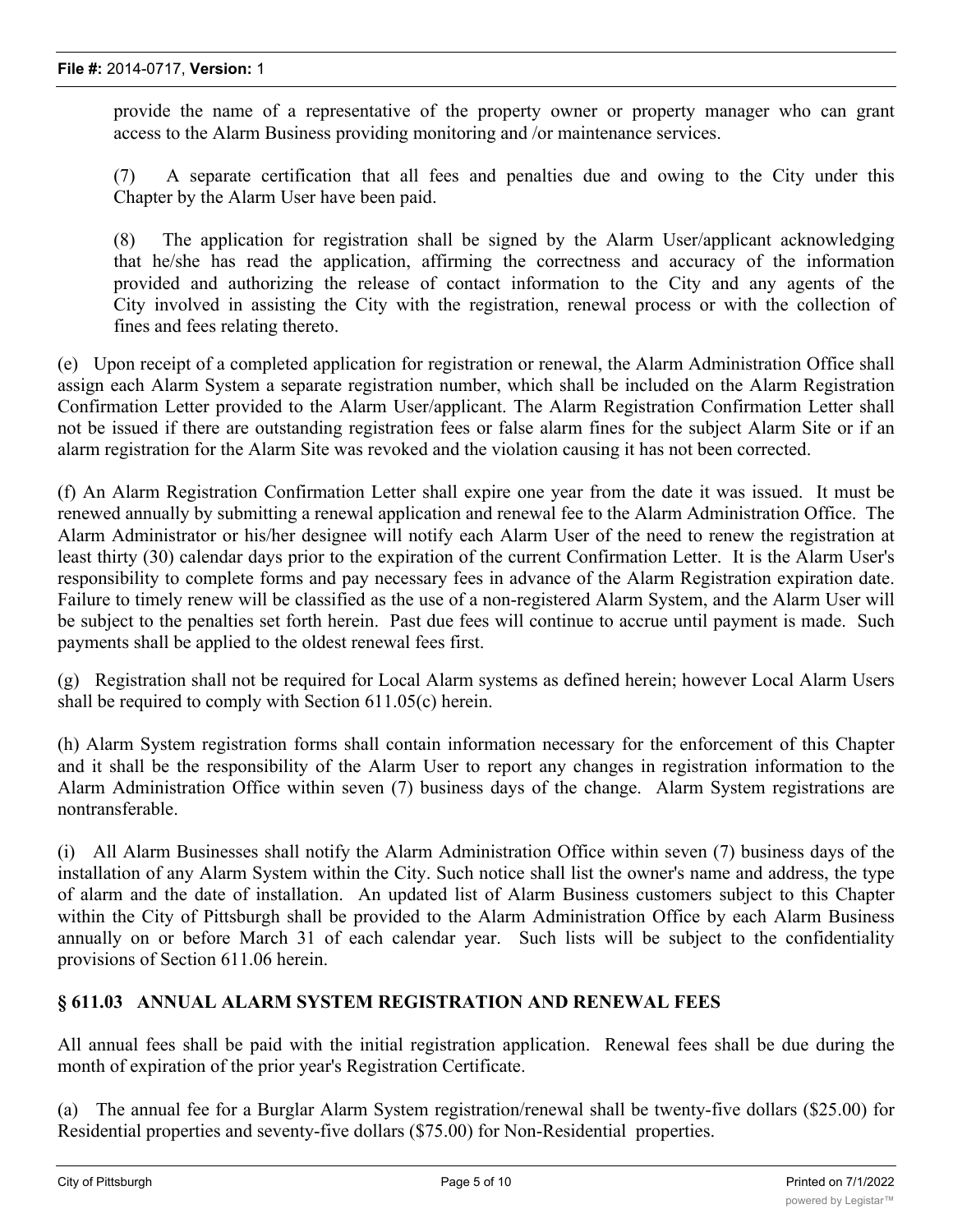(b) The annual fee for a Fire Alarm System registration/renewal shall be twenty-five dollars (\$25.00) for Residential properties and one hundred dollars (\$100.00) for Non-Residential properties.

(c) The annual fee for a Multi-Purpose Alarm System registration/renewal shall be twenty-five dollars (\$25.00) for Residential properties and one hundred twenty-five dollars (\$125.00 ) for Non-Residential properties.

(d) Although an annual registration/renewal is required, there shall be no Alarm System registration/renewal fee charged to a property owner who is the sole occupant of a single family residence who is aged sixty-five (65) or older before January 1 of any given year, and who is eligible to participate in the City of Pittsburgh Senior Citizens Property Tax Relief Program set forth in Pittsburgh Code Sections 263.21 through 263.25. This fee waiver does not exempt such property owner from False Alarm penalties set forth herein.

(e) The Alarm System registration/renewal fees set forth in this Section may be adjusted from time to time at the discretion of the Alarm Administrator, who shall annually report any such adjustments to Council. The Installation Permit fees shall be set annually and may be adjusted from time to time at the discretion of the Chief of the Bureau of Building Inspection, who shall annually report such adjustments to Council. All registration and installation permit fees shall be commensurate with the cost of providing services pursuant to this Chapter.

(f) The Alarm Administrator shall have the authority to determine the classification of Residential and Non-Residential properties based on the definitions set forth herein.

# **§ 611.04 REVOCATION OF REGISTRATION AND REINSTATEMENT.**

1. The Alarm Administrator or his/her designee may revoke any Alarm System registration issued to this Chapter if he/she determines any of the following have occurred:

(a) The Alarm System registration form contains a statement of material fact which is false;

(b) The registrant has failed to comply with the provisions of this Chapter or 18 Pa.C.S.A. § 7511 "Control of alarm devices and automatic dialing devices;" or

(c) An Alarm System is negligently maintained or used. More than three (3) False Alarms within a one (1) year period shall be deemed conclusive evidence of negligent maintenance or use.

(d) An Alarm User has failed to properly update information relating to the Alarm System as required herein.

(e) The Alarm User has outstanding registration or false alarm fees or fines more than ninety (90) days' past due.

2. The Alarm User may reapply for registration in accordance with this Chapter at any time after revocation occurs. Registration will be granted upon payment of the annual registration or renewal fee, payment of any outstanding charges, fines or fees, and a certification from an Alarm Business in compliance with this Chapter that the Alarm System is operating properly.

3. Upon revocation of a registration, the Alarm System shall be classified as non-registered and the Alarm User shall be subject to all penalties, fees, fines and/or punishments authorized herein for a non-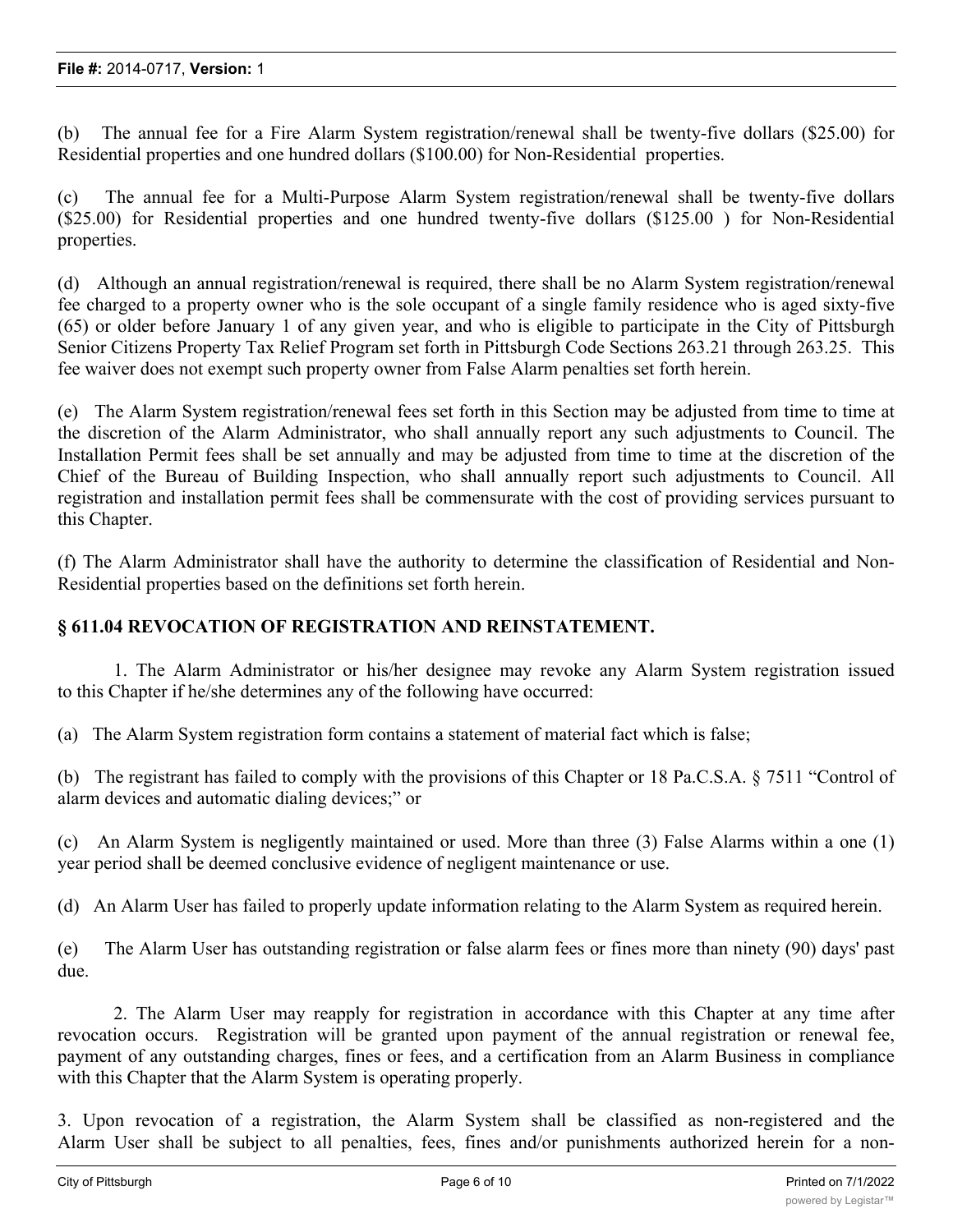#### **File #:** 2014-0717, **Version:** 1

registered Alarm System.

4. Upon revocation of an Alarm registration, the Alarm Administrator shall send a Revocation Notice to the Alarm User at the address included in the registration form. The Revocation Notice shall state the reason(s) for the revocation and advise the Alarm User of the right to appeal such decision per Section 611.09 herein.

## **§ 611.05 ALARM SYSTEM AND LOCAL ALARM REQUIREMENTS.**

(a) All Alarm Systems registered with the Alarm Administration Office shall be installed, maintained, and operated in compliance with the applicable provisions of the Pittsburgh City Code and other applicable laws, including 18 Pa.C.S.A §7511.

(b) Alarm Systems shall be equipped with batteries or some other alternate power system in case of power failure.

(c) Persons, businesses, corporations, or other entities having only Local Alarms shall have some type of device attached to the alarm that will automatically shut the alarm off after thirty (30) minutes or have some other sure means of turning the alarm off.

#### **§ 611.06 CONFIDENTIALITY**

Due to the threat to public safety and the risk that such information could be used for illegal activities and to protect the privacy and personal security of those Alarm System Users affected by any provision of this Chapter, the Alarm System information collected by the City hereunder is intended to and shall remain confidential unless public information is required to be disseminated by applicable law or court order. Absent such required disclosure, the registration and Alarm Business information collected hereunder shall be used solely for the administration of this Chapter, including law enforcement, collection, and judicial proceedings relating hereto.

#### **§ 611.07 RESPONSE TO ALARM DISPATCH REQUEST**

(a) The Public Safety response to an alarm notification shall be governed by the provisions of this Chapter and the rules and regulations promulgated by applicable Bureau Chiefs and the Director of Public Safety.

(b) Whenever an Alarm System is activated and no Cancellation occurs, a police officer, fire officer, or other City emergency personnel on the scene at the Alarm Site shall inspect the area and determine whether an emergency exists or whether a False Alarm occurred.

(c) If the responding officer determines that a False Alarm has occurred, the officer will make a report and Notification of a Finding of False Alarm shall thereafter be sent to the Alarm User by the Alarm Administration Office to indicate that a False Alarm has been recorded against the subject Alarm System. The Notification of a Finding of False Alarm will include the following:

- 1. The date, location, and time of the City's response to the False Alarm;
- 2. The identity of the responding officer;
- 3. A statement urging the Alarm User to ensure that the Alarm System is properly operated, inspected, and serviced in order to avoid further False Alarms and potential penalties; and

 $\mathcal{A}$  . Information regarding the Alarm User's right to appeal the validity of the finding of  $\mathcal{A}$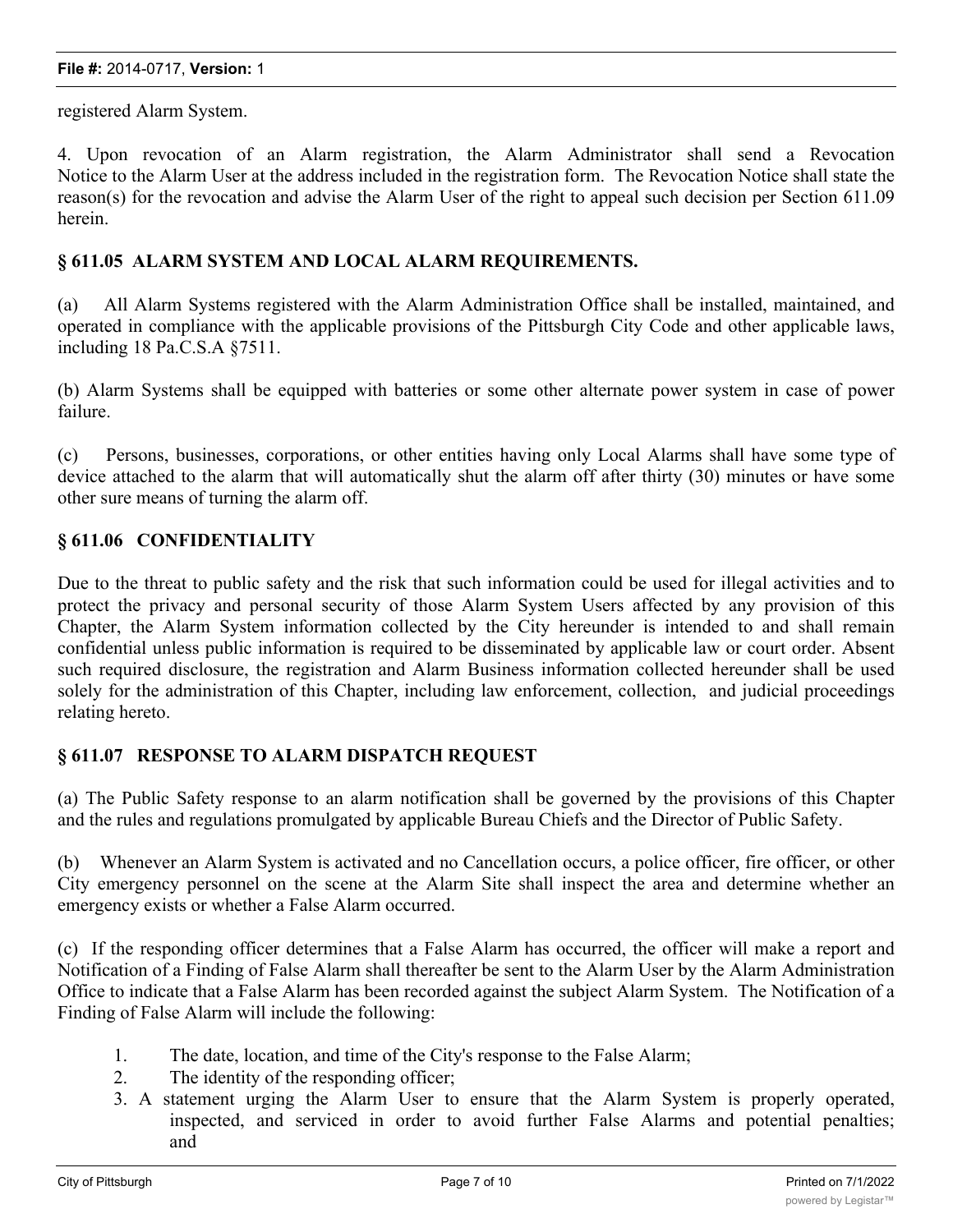4. Information regarding the Alarm User's right to appeal the validity of the finding of a False Alarm as set forth in Section 611.09 of this Chapter.

# **§ 611.08 FALSE ALARMS PROHIBITED; EXCEPTIONS.**

(a) No Alarm User shall cause or permit the giving of repeated False Alarms, whether intentional, accidental or otherwise.

- (b) The following shall serve as exceptions to a City finding of a False Alarm:
	- 1. The Alarm Administrator shall observe a thirty (30) day grace period from the date of the installation of an Alarm System before a False Alarm will be counted as having occurred by the City, where the Alarm Administrator can determine that the Alarm User registered the Alarm System within seven (7) business days of the installation.
	- 2. Evidence that a False Alarm was caused by an act of God, including violent conditions of nature such as an earthquake, high intensity winds, or extreme storms;
	- 3. Evidence that a False Alarm was caused by action of a utility company (i.e. electric, telephone, water, gas, etc.);
	- 4. Evidence that a False Alarm was caused by a power outage lasting more than four (4) hours;
	- 5. Evidence that the Alarm Dispatch Request was not a False Alarm (e.g. attempt of crime present); and
	- 6. For purposes of this Chapter, multiple alarms received by the City's Emergency Operations Center ("911") shall be considered a single false alarm if the Alarm System is deactivated or repaired within twenty-four (24) hours of the initial Alarm Dispatch Request.
- (c) The exceptions in subsection (b) shall only apply to registered Alarm Systems.

# **§ 611.09 APPEALS TO ALARM ADMINISTRATOR**

(a) Within fifteen (15) calendar days of receipt of a Notification of a Finding of False Alarm recorded against the subject Alarm System or receipt of a Revocation Notice, an Alarm User may file a written notice of appeal with the Alarm Administrator regarding that determination. Appeal procedures and appeal forms shall be established by the Alarm Administrator. Copies of the appeal procedures and appeal forms shall be available at the Alarm Administration Office and on the City's website. A failure to contest the determination of a False Alarm during the appeal period shall result in a conclusive presumption that an alarm was false.

(b) An administrative fee of twenty-five dollars (\$25) will be charged for the appeal process. This fee must be received with the written notice of appeal. The fee will be refunded if the Alarm Administrator upholds the appeal.

(c) Upon receipt of a notice of appeal, the Alarm Administrator shall schedule an administrative hearing to occur within fifteen (15) calendar days after receipt of the written notice of appeal.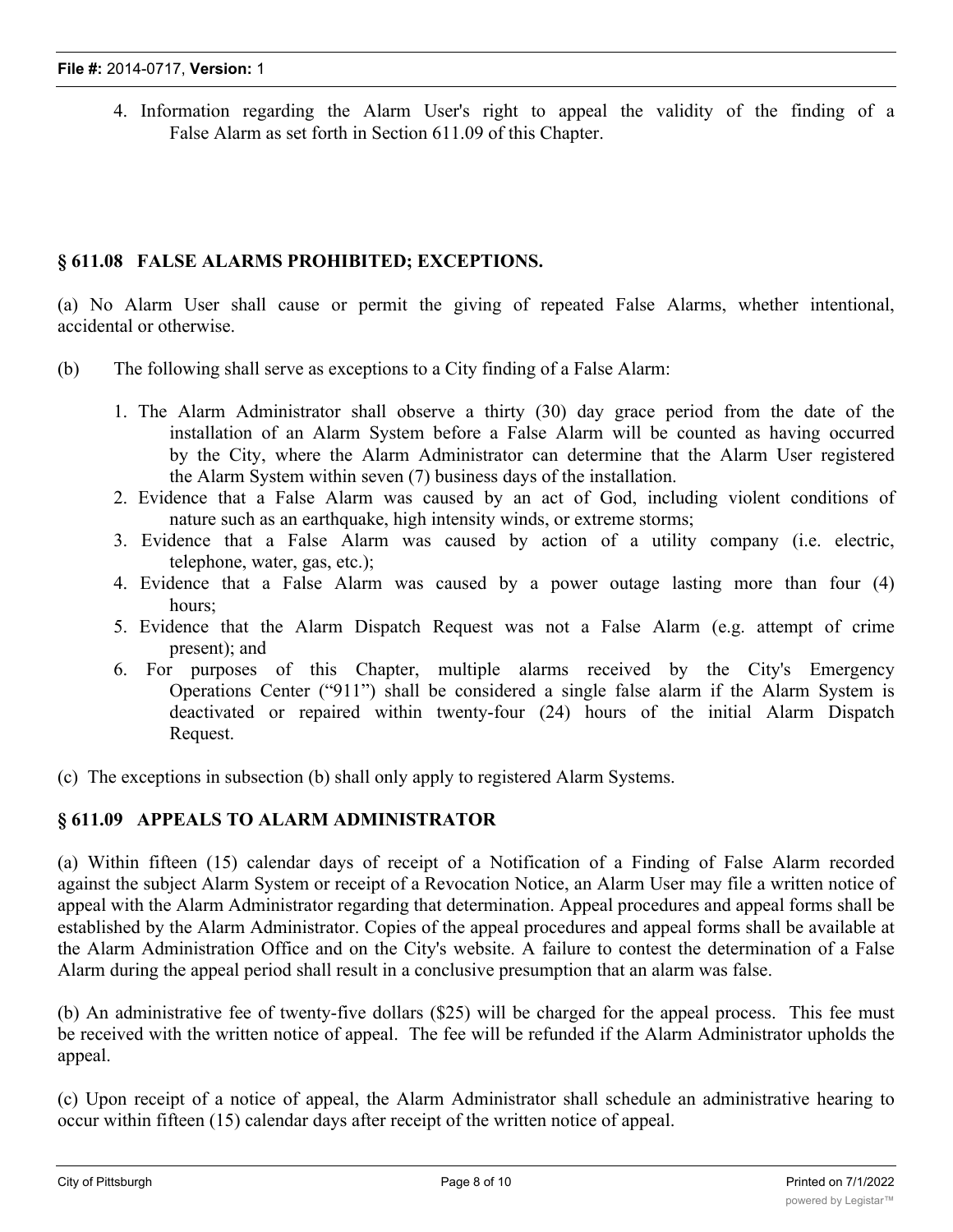#### **File #:** 2014-0717, **Version:** 1

(d) After the hearing, the Alarm Administrator shall issue a decision in writing no later than fifteen (15) business days after the hearing specifying the facts and circumstances upon which the decision is based.

(e) An Alarm User or Alarm Business may thereafter appeal any determination by the Alarm Administrator to the Director of Public Safety or his/her designated Hearing Examiner outside of the Police and Fire Bureaus. No additional fee shall be required for this additional review and the Hearing Examiner shall issue written findings and the appeal fee shall be refunded if the Hearing Examiner upholds the appeal. Regulations regarding such appeals shall be promulgated by the Director of Public Safety and available at the Office of Alarm Administration and on the City's website. Appeals from this decision may be taken to a court of law with appropriate jurisdiction of administrative appeals.

(f) All appeals hereunder shall be reviewed by the City using a preponderance of the evidence standard.

# **§ 611.10 FALSE ALARM CRIMINAL FINES**

(a) Pursuant to applicable state law, 18 Pa.C.S.A. § 7511, an Alarm User who permits more than three (3) False Alarms to occur within a consecutive twelve-month period shall, beginning with the fourth False Alarm, commit a summary offense and shall, upon conviction, be sentenced to pay the City a fine of not more than Three Hundred Dollars (\$300.00) for each offense.

(b) Except as otherwise set forth in this Chapter, each day a violation continues or is permitted to continue shall constitute a separate False Alarm for which a separate penalty may be imposed.

# **§ 611.11 ADDITIONAL CIVIL PENALTIES FOR FAILURE TO REGISTER AN ALARM SYSTEM OR OTHERWISE BE IN COMPLIANCE WITH THIS CHAPTER.**

(a) Any Alarm User who fails to obtain a current registration or renewal required by this Chapter, shall be subject to a fine in the amount of Three Hundred dollars (\$300.00).

(b) Failure of an Alarm User to register/renew an Alarm System will be classified as the use of a nonregistered Alarm System and shall also subject the Alarm User to repay the entire cost of any false alarm response made by the City.

(c) Any Alarm Business that fails to notify the Alarm Administration Office of the installation of an Alarm System or that fails to provide the annual Alarm User list as required by this Chapter shall be subject to a fine in the amount of Three Hundred dollars (\$300.00) per Alarm Site.

(d) Where non-payment of fines or fees is overdue for a period of at least twenty-four (24) months, the City reserves the right to file in rem liens upon a subject property according to applicable law.

# **§ 611.12 LIABILITY.**

(a) This Chapter is enacted as an exercise of the police powers of the City of Pittsburgh, and no fee or provision herein shall create any duty of the City or its officers or employees to any person, entity, or Alarm User, nor shall the City or any officer or employee be liable for any loss or injury due to alleged untimely response or no response to an alarm signal or for any action or inaction associated with an alarm or any activity under this Chapter.

(b) Nothing contained herein shall be construed as a waiver of immunity or limitation upon the City in